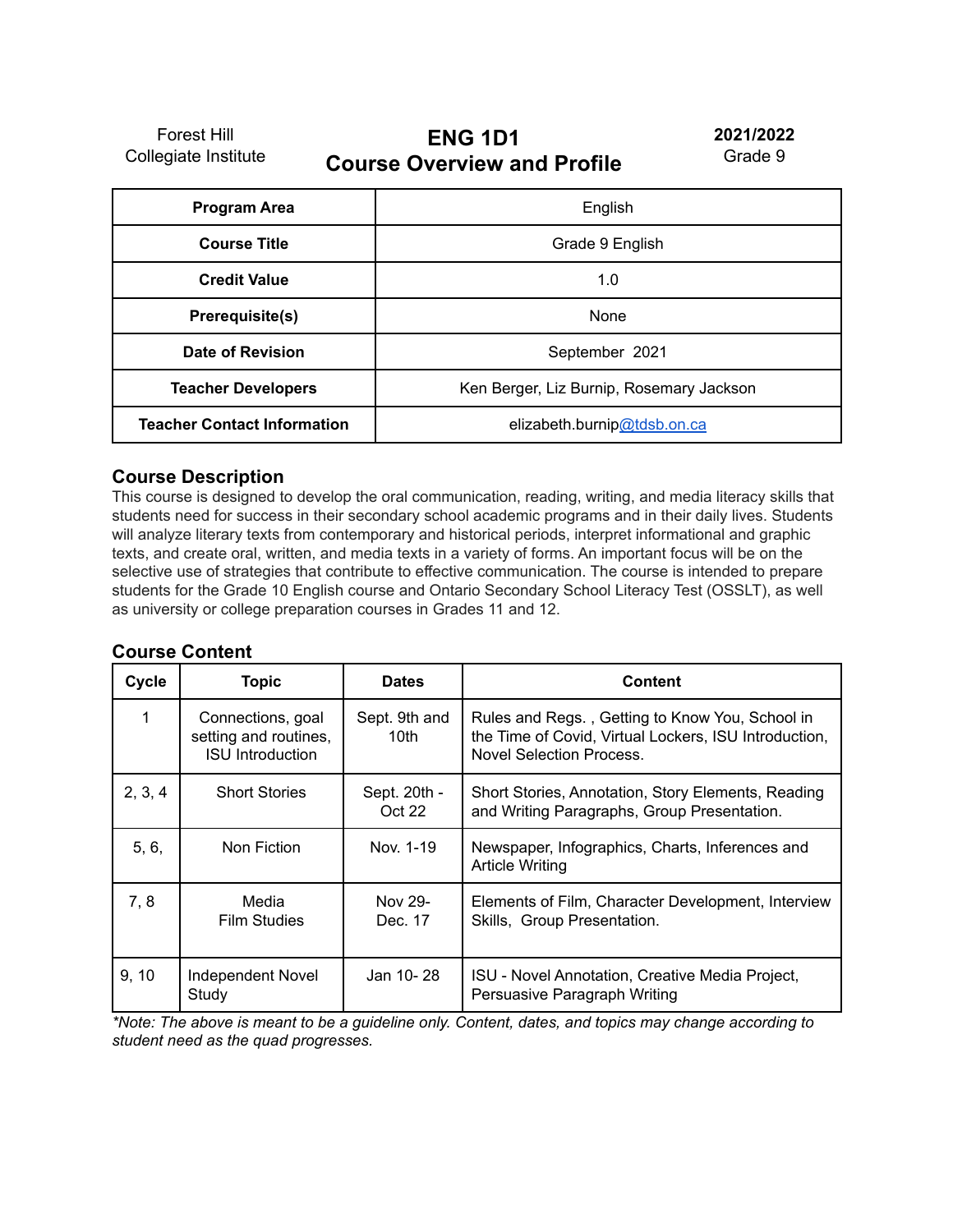## **Assessment and Evaluation**

- The primary purpose of assessment and evaluation is to improve student learning.
- Assessment is when teachers examine student contributions to class activities and discussions, process work for assignments and projects, and other course performances that accurately reflect how well a student is achieving curriculum expectations in a course. The teacher uses this information to give students feedback they can use while completing tasks that will be evaluated.
- Evaluation refers to the process of assigning a mark to represent how the student's work demonstrates their achievement of established criteria.
- The achievement chart provides a standard, province-wide method for teachers to use in assessing and evaluating students' achievement. Students are evaluated according to major categories, or strands, in each course. Ministry curriculum documents provide detailed description of student achievement levels.
- In order to help you achieve success in this course, your teacher will use a variety of teaching, assessment, and evaluation strategies throughout the course to maximize your opportunities for learning.

| Category                                     | <b>Strand</b>         | <b>Description</b>                                                                                             | Weight |
|----------------------------------------------|-----------------------|----------------------------------------------------------------------------------------------------------------|--------|
| <b>Term Work</b>                             | Media                 | This strand describes how you work<br>with media and how well you can<br>interpret different sources.          | 15%    |
| 100% of your overall<br>grade in this course | Oral<br>Communication | This strand describes how well you can<br>speak out loud and express yourself to<br>others.                    | 15%    |
|                                              | Reading               | This strand describes how well you can<br>read, understand and interpret text.                                 | $30\%$ |
|                                              | Writing               | This strand describes how well you can<br>write, organize your thoughts on paper<br>and follow writing formats | 30%    |
| <b>Course Culminating</b><br>Activity        | ISU                   |                                                                                                                | 30     |

This chart describes how you will be evaluated in this course:

## **Learning Skills**

- These are the skills and habits that are essential to success in school and in the workplace. The learning skills that will be evaluated in this course are:
	- Responsibility
	- Organization
	- Independent Work
- Collaboration
- Self Regulation